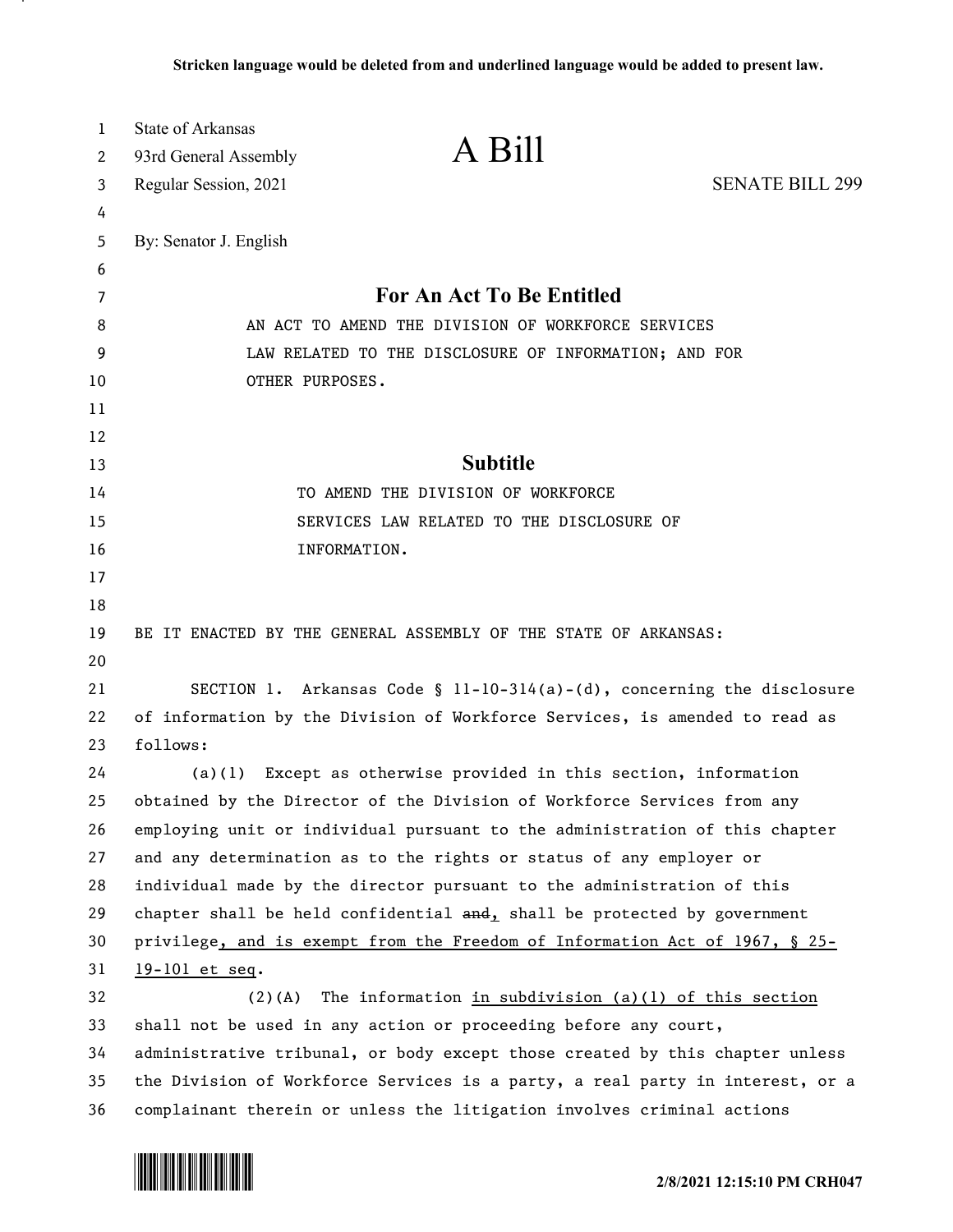1 brought under provisions of associated with this chapter. (B) This information shall not be otherwise disclosed or be open to public inspection in any manner revealing the individual's or employing unit's identity. (b)(1) Information Upon request, information from the records of the Division of Workforce Services that concerns a claim for benefits shall be 7 available for inspection and copying by provided to any interested party or 8 his or her legal representative to the extent necessary for the proper representation of his or her position in any proceeding under this chapter. (2) Notwithstanding any other provision of this chapter or any other law: 12 (A) Any Upon request, a claimant may be supplied, subject 13 to such restrictions as the director may by rule prescribe, provided with any information contained only in the payment record of his or her unemployment 15 insurance benefit payment record claim or with information on his or her most recent monetary determination; 17 (B) Any individual or employer may be provided any information from the records of the Division of Workforce Services to the 19 extent that the information was provided by him or her In the absence of a 20 pending proceeding under this chapter, confidential information from the records of the Division of Workforce Services may upon request be provided only to an: (i) Individual to the extent that the information was provided by that individual; or (ii) Employer to the extent that the information was provided by that employer; and 27 (C) Any Upon request, a job applicant may be provided with evidence of his or her registration for work. (3) An individual or employer who may obtain confidential information under subsection (b) of this section may authorize the disclosure of the confidential information on his or her behalf on the basis of informed consent as follows: (A) To an agent who acts for or in the place of an individual or an employer by the authority of that individual or employer as follows: (i) Upon presentation of a written release from the

2/8/2021 12:15:10 PM CRH047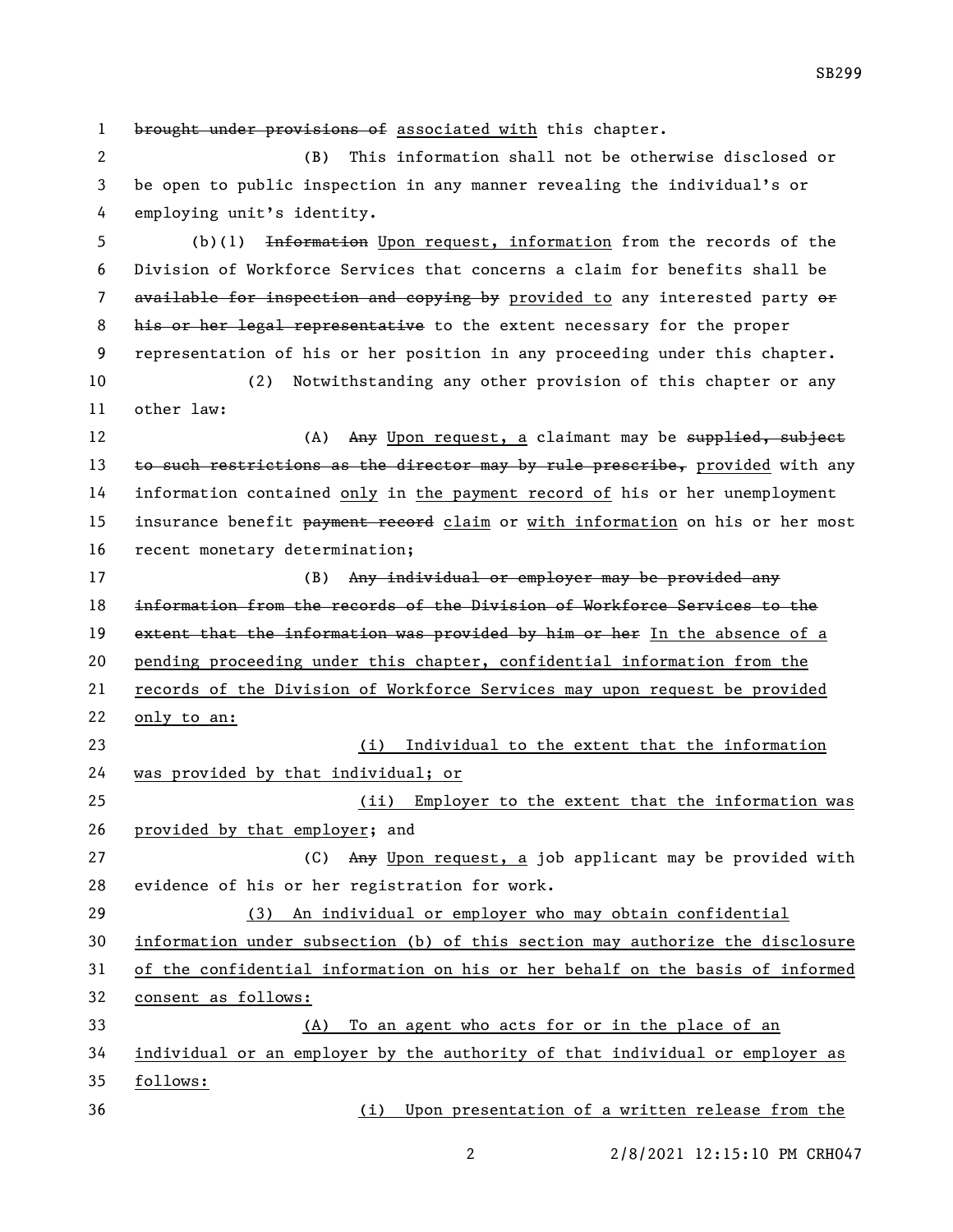| 1  | individual or business being represented, or if a release is not practical,  |  |
|----|------------------------------------------------------------------------------|--|
| 2  | upon the presentation of a form of consent as is permitted by the agency in  |  |
| 3  | accordance with state law;                                                   |  |
| 4  | (ii) In the case of an elected official performing                           |  |
| 5  | constituent services upon presentation by the official of reasonable         |  |
| 6  | evidence, including a letter from the individual or employer requesting the  |  |
| 7  | official's assistance or a written record of a telephone or electronic       |  |
| 8  | request from the individual or employer, that the individual or employer has |  |
| 9  | authorized the disclosure; or                                                |  |
| 10 | (iii) In the case of an attorney retained for                                |  |
| 11 | purposes related to unemployment compensation law, upon the attorney         |  |
| 12 | asserting that he or she represents the individual or employer in that       |  |
| 13 | matter; or                                                                   |  |
| 14 | To a third party, other than an agent, or a disclosure<br>(B)                |  |
| 15 | made on an ongoing basis even if to an agent, but only if:                   |  |
| 16 | The recipient of the confidential information<br>(i)                         |  |
| 17 | obtains a written release from the individual or employer to whom the        |  |
| 18 | information pertains that:                                                   |  |
| 19 | (a) Is signed by the individual or employer to                               |  |
| 20 | whom the confidential information pertains;                                  |  |
| 21 | (b) Contains a statement specifically                                        |  |
| 22 | identifying the confidential information to be disclosed;                    |  |
| 23 | (c) Contains a statement that state government                               |  |
| 24 | files will be accessed to obtain the confidential information;               |  |
| 25 | (d) Contains a statement of the specific                                     |  |
| 26 | purpose or purposes for which the confidential information is sought, and a  |  |
| 27 | statement that confidential information obtained under the release will be   |  |
| 28 | used only for that purpose or purposes; and                                  |  |
| 29 | (e) Contains a statement indicating all the                                  |  |
| 30 | parties who may receive the confidential information disclosed; and          |  |
| 31 | (ii) The purpose for which confidential information                          |  |
| 32 | may be disclosed under subdivision (b)(3)(B)(i) of this section is limited   |  |
| 33 | <u>to:</u>                                                                   |  |
| 34 | (a) Providing a service or benefit to the                                    |  |
| 35 | individual signing the release that such individual expects to receive as a  |  |
| 36 | result of signing the release; or                                            |  |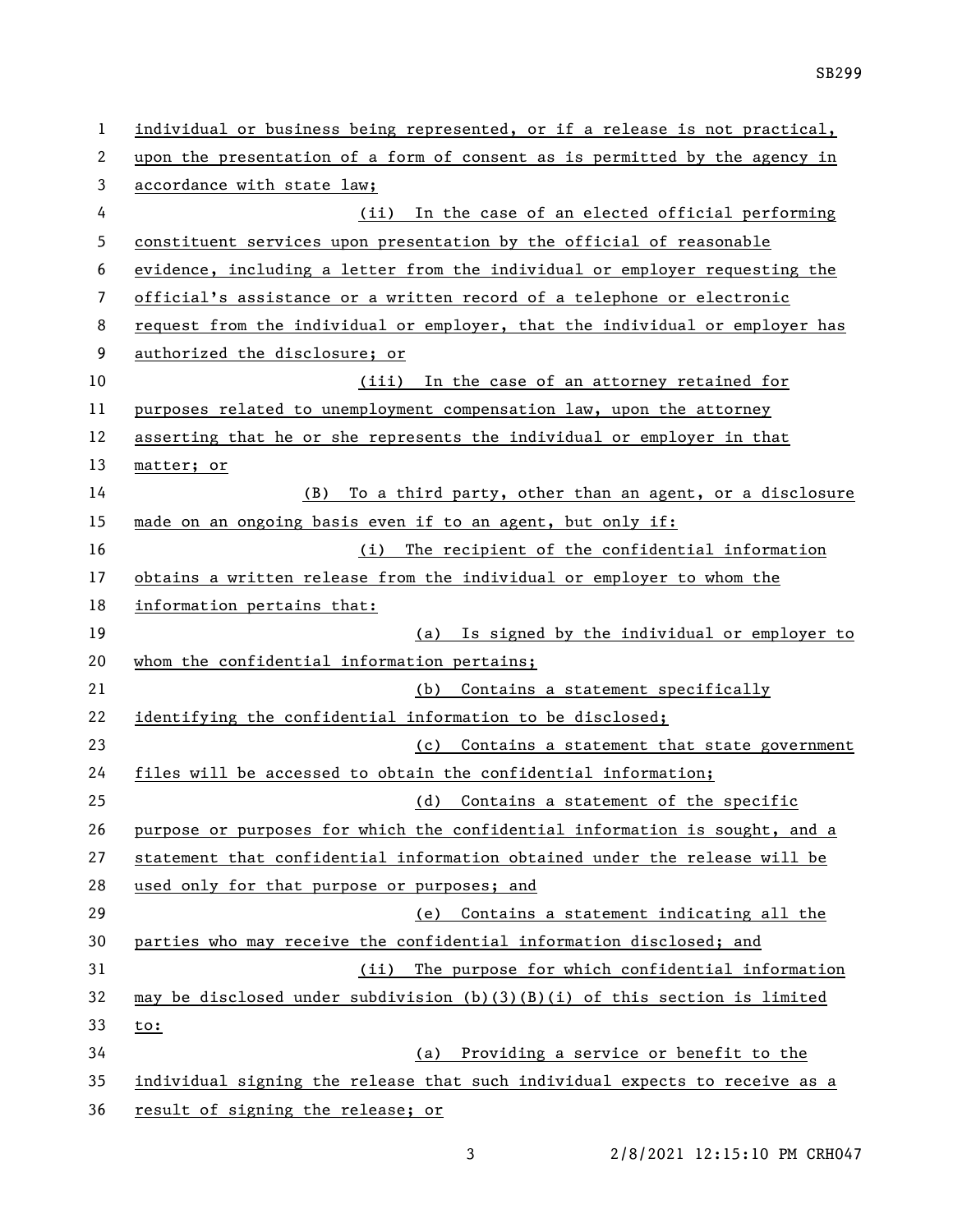| 1              | (b) Carrying out administration or evaluation                                                        |  |
|----------------|------------------------------------------------------------------------------------------------------|--|
| $\mathbf{2}$   | of a public program to which the release pertains.                                                   |  |
| 3              | $(c)(1)$ Except as otherwise provided in this section, upon request, the                             |  |
| 4              | director may provide the confidential information to a public official for                           |  |
| 5              | use in the performance of his or her official duties in compliance with                              |  |
| 6              | applicable state and federal law.                                                                    |  |
| $\overline{7}$ | Confidential information that may be disclosed to a public<br>(2)                                    |  |
| 8              | official may also be disclosed to the agent or contractor of the public                              |  |
| 9              | official, subject to the same terms and conditions applicable to the                                 |  |
| 10             | disclosure to the public official and subject to the written agreement                               |  |
| 11             | between the director and the public official that the public official shall                          |  |
| 12             | be responsible for ensuring that the agent or contractor complies with the                           |  |
| 13             | requirements of applicable state and federal law.                                                    |  |
| 14             | $(e)$ (1)(A)(d)(1)(A) Subject to such restrictions as the director may by                            |  |
| 15             | rule preseribe, the The confidential information may be made available to any                        |  |
| 16             | agency of this or any other state, or to any federal agency, charged with the                        |  |
| 17             | administration of an unemployment compensation law or the maintenance of a                           |  |
| 18             | system of public employment offices, to the Internal Revenue Service for                             |  |
| 19             | unemployment compensation tax administration, to the United States                                   |  |
| 20             | Citizenship and Immigration Services for verifying the claimant's immigration                        |  |
| 21             | status, to the Office of Federal Contract Compliance Programs, to the United                         |  |
| 22             | States Bureau of Labor Statistics for use exclusively for statistical                                |  |
| 23             | purposes under a cooperative agreement, or to any state or federal agency for                        |  |
| 24             | income or eligibility verification purposes but except as may otherwise be                           |  |
| 25             | provided in this section and $\frac{6}{9}$ 11-10-305 [repealed], $\frac{6}{9}$ 11-10-306 - 11-10-312 |  |
| 26             | and $11-10-315 - 11-10-318$ only as and to the extent if mandated by Pub. L.                         |  |
| 27             | No. 98-369 and implementing regulations promulgated thereunder by the United                         |  |
| 28             | States Department of Labor or unless otherwise provided for in this section                          |  |
| 29             | and $\S$ 11-10-306 - 11-10-312 and 11-10-315 - 11-10-318.                                            |  |
| 30             | (B)<br>The information obtained in connection with the                                               |  |
| 31             | administration of the employment service may be made available to persons or                         |  |
| 32             | agencies for purposes appropriate to the operation of a public employment                            |  |
| 33             | service.                                                                                             |  |
| 34             | Upon request, the director shall furnish to any agency of<br>(2)                                     |  |
| 35             | the United States charged with the administration of public works or                                 |  |
| 36             | assistance through public employment and may furnish to any state agency                             |  |

2/8/2021 12:15:10 PM CRH047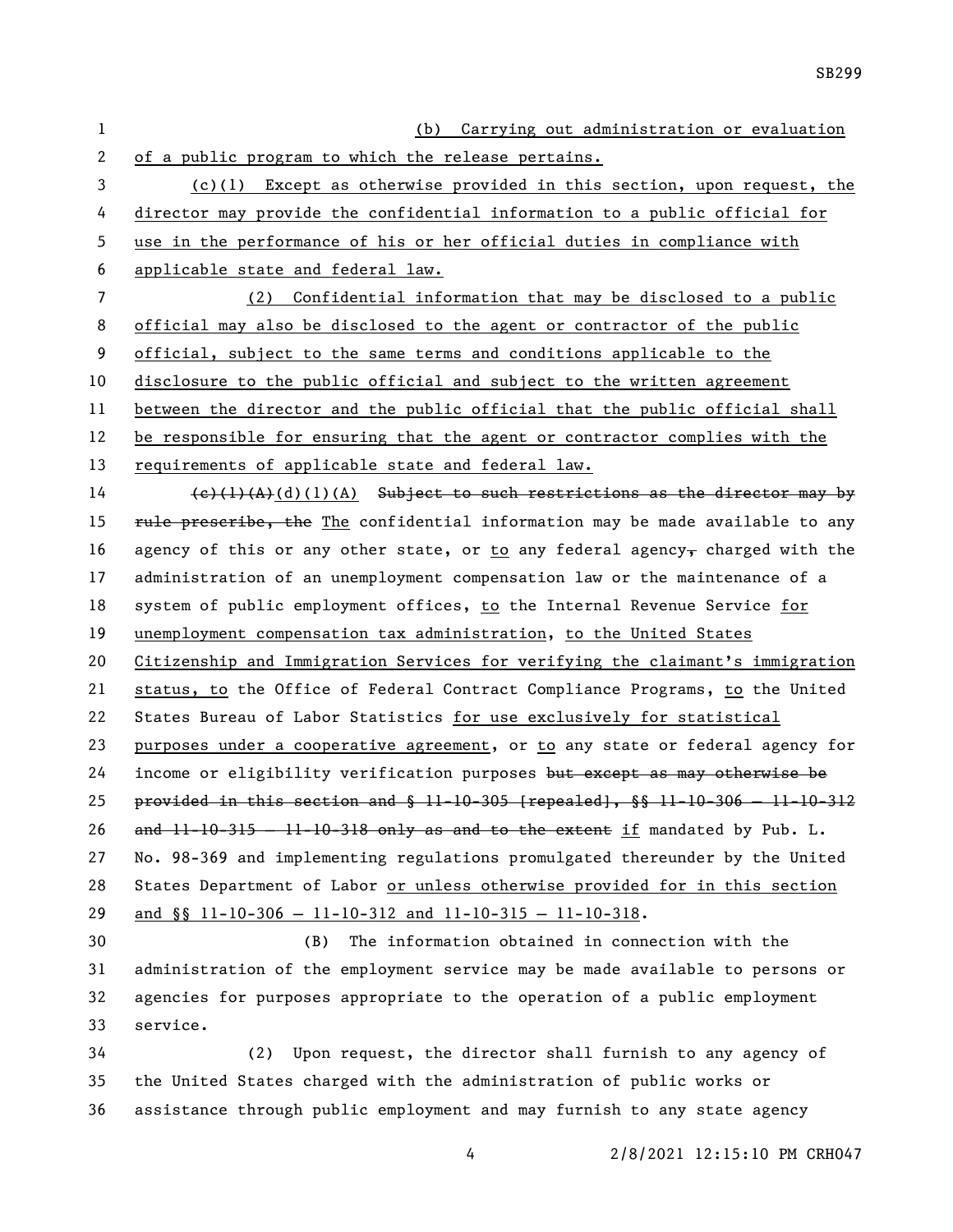similarly charged, the name, address, ordinary occupation, and employment status of each recipient of benefits and the recipient's rights to further benefits under this chapter.

 (d)(e) The director may request the United States Comptroller of the Currency to cause an examination of the correctness of any return or report of any national banking association rendered pursuant to the provisions of this chapter and may in connection with this request transmit any report or return to the United States Comptroller of the Currency as provided in section 1606(c) [repealed] of the Internal Revenue Code of 1939 applicable state and federal law.

 (f) Upon request, the director shall make unemployment compensation records available to the United States Railroad Retirement Board and shall furnish copies of the records to the United States Railroad Retirement Board 14 as the United States Railroad Retirement Board deems necessary for its purposes. (g)(1) Information obtained in the administration of this chapter and in the administration of and concerning programs under the Workforce

 Innovation and Opportunity Act, Pub. L. No. 113-128, by the Division of Workforce Services, in compliance with applicable state and federal law, may be disclosed:

21 (A) To public officials;

 (B) To agents or contractors of public officials; and (C) On the basis of informed consent. (2)(A) In order to comply with section 116(e)(4) of the Workforce Innovation and Opportunity Act, Pub. L. No. 113-128, the director shall, to the extent practicable, cooperate in the conduct of evaluations of 27 state programs as identified in section  $116(e)(1)$  of the Workforce Innovation and Opportunity Act, Pub. L. No. 113-128, including related research projects and as provided for by the United States Secretary of Labor or the United States Secretary of Education. (B) Upon request, the director shall make confidential information available to a federal official or an agent or contractor of a federal official requesting the information in the course of the evaluations. 

 SECTION 2. Arkansas Code § 11-10-314(h), concerning disclosures by the Director of the Division of Workforce Services for Workforce Innovation and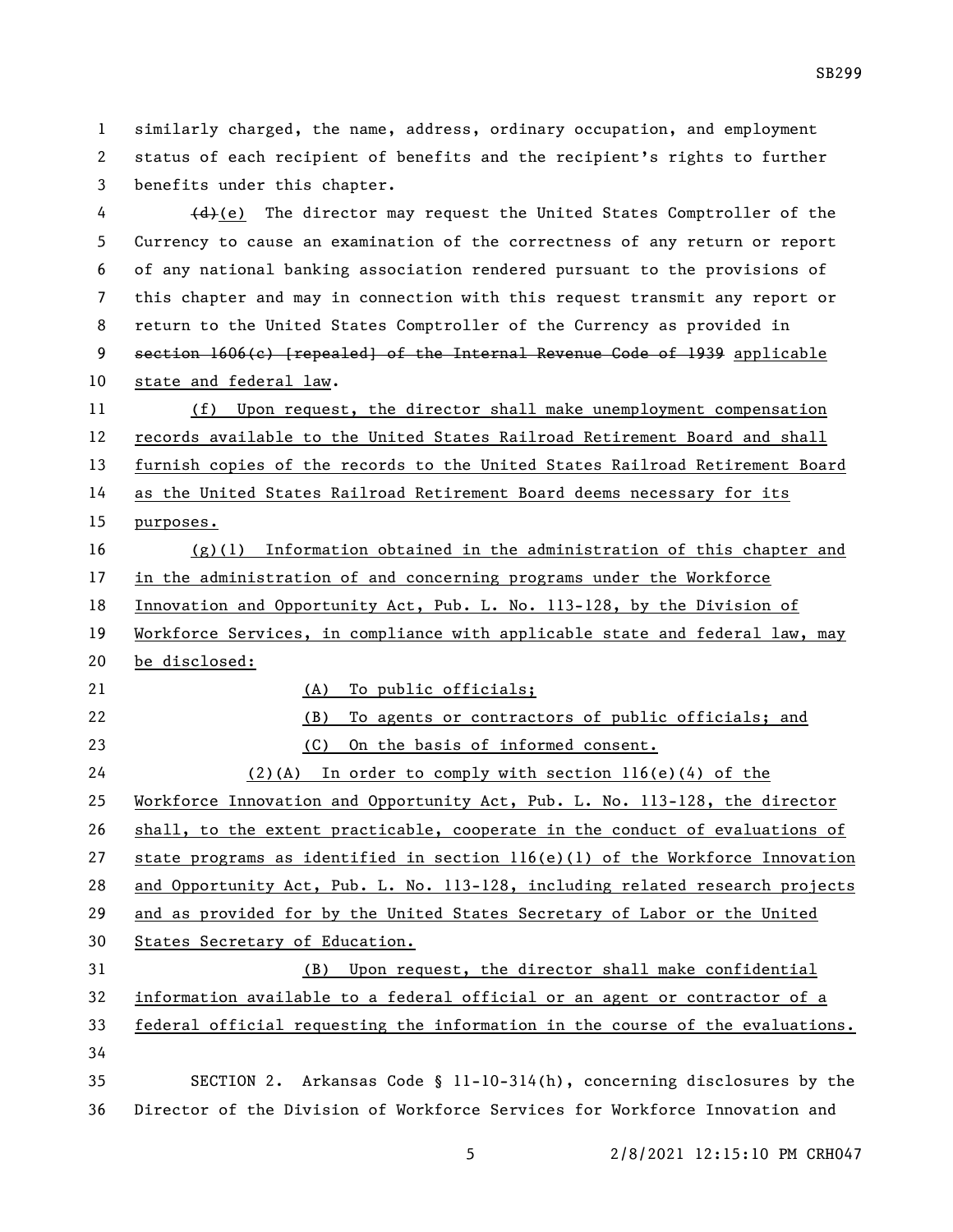Opportunity Act purposes, is repealed. (h)(1) Notwithstanding any other provisions of this chapter, information obtained in the administration of this chapter and in the administration of and concerning programs under the Workforce Innovation and Opportunity Act, Pub. L. No. 113-128, programs by the Division of Workforce Services shall be made available to persons and agencies for purposes appropriate to the Division of Workforce Services' operation and administration of programs under the Workforce Innovation and Opportunity Act, Pub. L. No. 113-128. (2) Under an agreement between the Division of Workforce Services and the appropriate agencies, the director shall establish safeguards as are necessary to protect the confidential information made 13 available pursuant to this section. SECTION 3. Arkansas Code § 11-10-314(j), concerning the list of agencies to whom the Director of the Division of Workforce Services may provide certain specific information, is repealed. 18 (i) For use in furthering the economic development of the State of Arkansas, the director may provide, to the extent that it is available, the following information obtained in the administration of this chapter to the 21 state agencies specified: (1) The Arkansas Economic Development Council and the Arkansas Economic Development Commission may be provided: 24 (A) The employer's name, mailing address, and business location in Arkansas, the name of the owner, chief executive officer, or plant manager, the current number of employees, and the code for each employer classified by the agency in Standard Industrial Classification Codes 20-87 or the equivalent classification codes under the North American 29 Industry Classification System; and (B) The claims status of workers hired by employers under the Arkansas Economic Development Council's Arkansas Enterprise Zone Program authorized by the Arkansas Enterprise Zone Act of 1993, § 15-4-1701 et seq., and the Arkansas Economic Development Act of 1995, § 15-4-1901 et seq., provided that either the Arkansas Economic Development Council or the Arkansas Economic Development Commission submits a list of workers by name and Social Security number;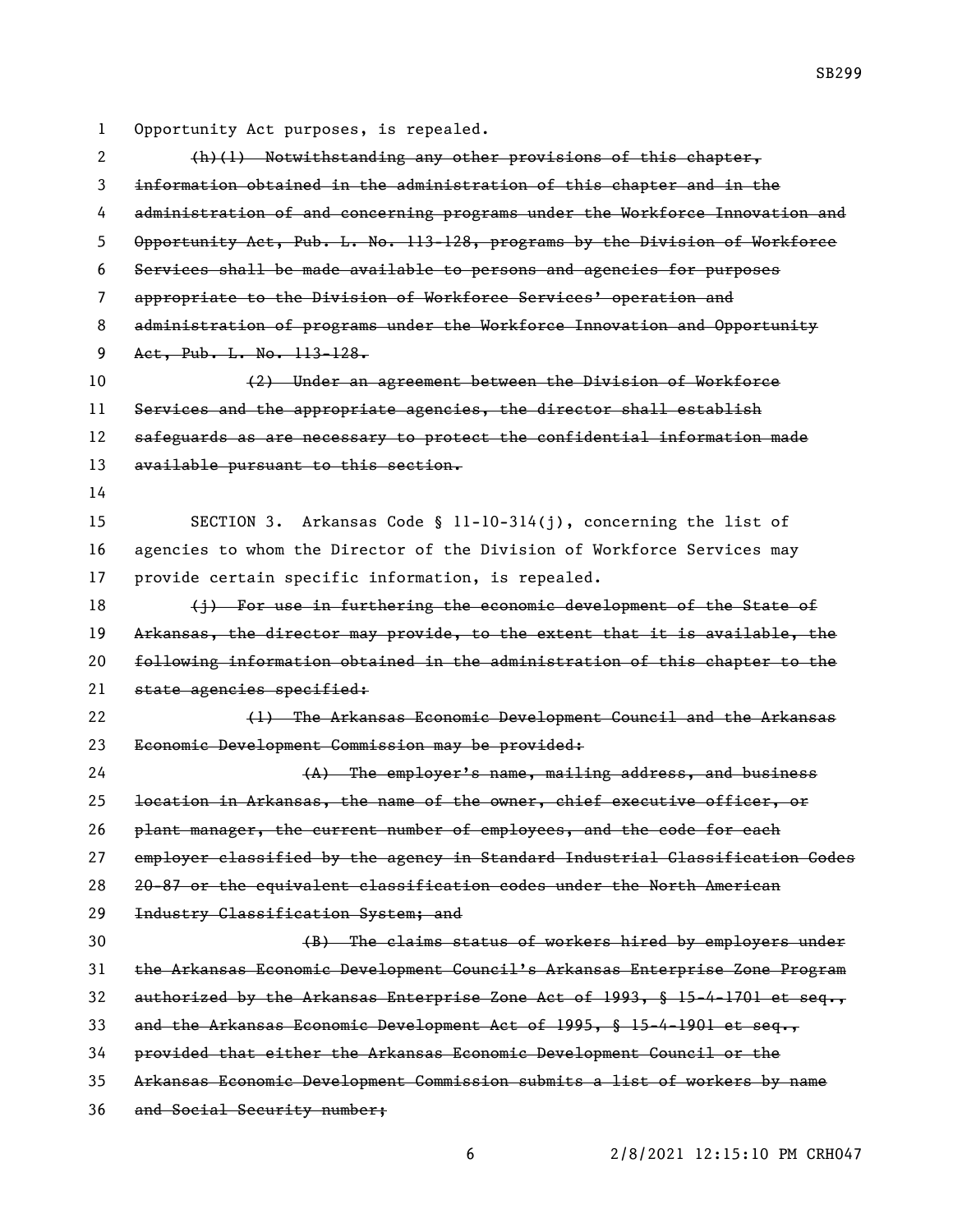| 1  | (2) The Revenue Division of the Department of Finance and                     |
|----|-------------------------------------------------------------------------------|
| 2  | Administration may be provided:                                               |
| 3  | (A) Such information as is required and necessary by the                      |
| 4  | Arkansas Enterprise Zone Act of 1993, § 15-4-1701 et seq., and the Arkansas   |
| 5  | Economic Development Act of 1995, § 15-4-1901 et seq.;                        |
| 6  | (B) The net increase in employment at manufacturing and                       |
| 7  | mining establishments as defined in § 26-51-505 that are participating in the |
| 8  | manufacturing jobs tax credit program created by § 26-51-505 if the Revenue   |
| 9  | Division provides a list of employers by name, location, and the period of    |
| 10 | time for which the data is sought; and                                        |
| 11 | (C) Such information as is necessary for the effective                        |
| 12 | operation of their respective programs to allow cooperation between the       |
| 13 | Revenue Division and the Division of Workforce Services,                      |
| 14 | (3) The Arkansas Institute for Economic Advancement of the                    |
| 15 | University of Arkansas at Little Rock may be provided covered wage and        |
| 16 | employment data by county on a quarterly basis by the two-digit United States |
| 17 | Office of Management and Budget standard industrial classifications or the    |
| 18 | equivalent classification codes under the North American Industry             |
| 19 | Classification System;                                                        |
| 20 | (4) Arkansas Rehabilitation Services may be provided employer                 |
| 21 | quarterly wage reports and employer names, addresses, and phone numbers;      |
| 22 | (5) The Arkansas Department of Transportation may be provided:                |
| 23 | (A) The employer's name, the business location in                             |
| 24 | Arkansas, the current number of employees, and the code for each employer     |
| 25 | elassified by the agency in the Standard Industrial Classification Code or    |
| 26 | the equivalent classification code under the North American Industry          |
| 27 | Classification System; and                                                    |
| 28 | (B) Other information that is necessary for the effective                     |
| 29 |                                                                               |
|    | operation of their respective programs in order to allow cooperation between  |
| 30 | the Arkansas Department of Transportation and the Division of Workforce       |
| 31 | Services; and                                                                 |
| 32 | (6) The Division of Environmental Quality may be provided the                 |
| 33 | employer's name, mailing address, business location in Arkansas, the current  |
| 34 | number of employees, and the code for each employer classified by the agency  |
| 35 | in the Standard Industrial Classification Code or an equivalent               |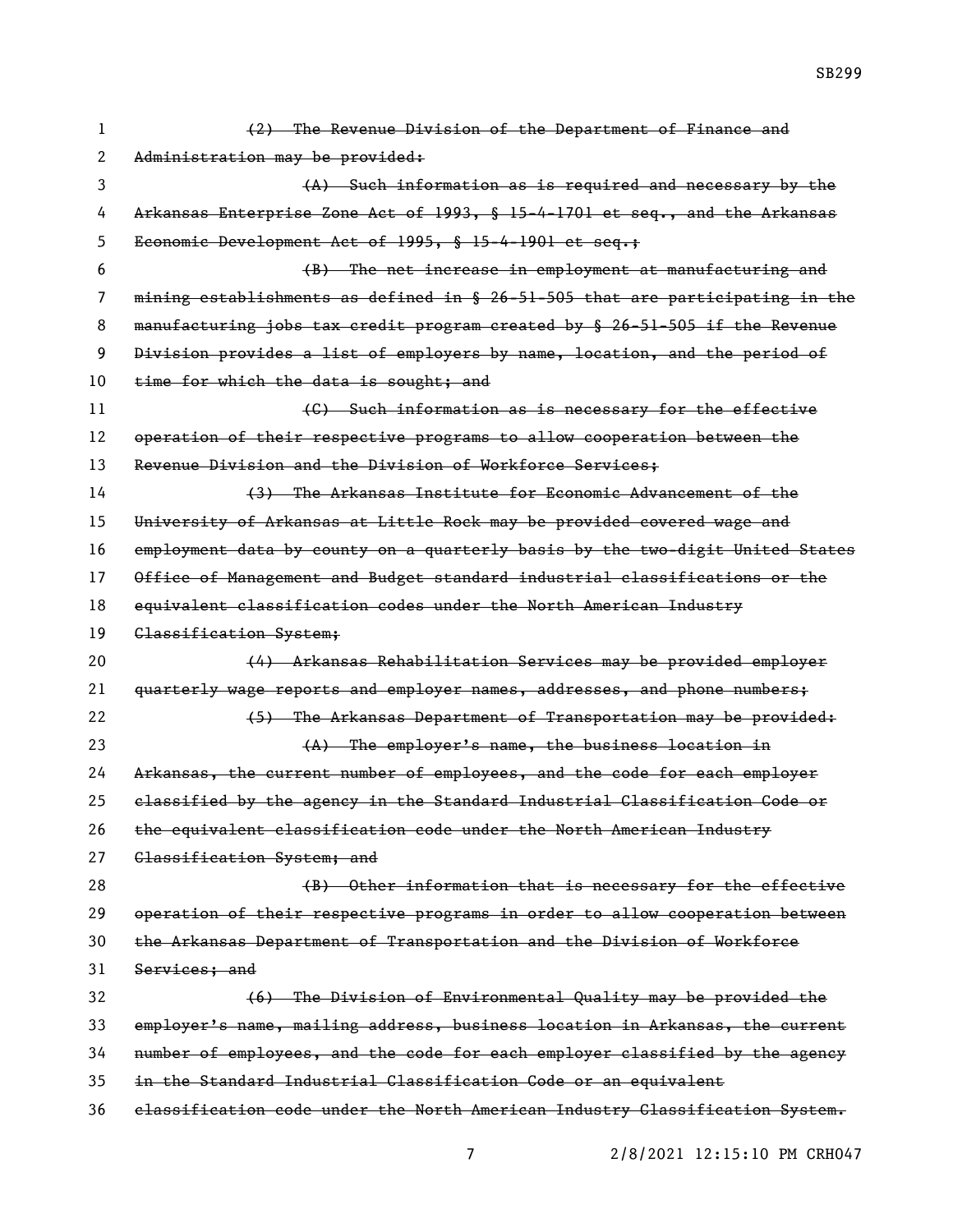| 1  |                                                                               |
|----|-------------------------------------------------------------------------------|
| 2  | SECTION 4. Arkansas Code § 11-10-314(k), concerning the prohibition of        |
| 3  | disclosure of confidential information by the entities listed in $\S$ 11-10-  |
| 4  | $314(j)$ , is repealed.                                                       |
| 5  | $(k)(1)$ The state entities specified in subsection (j) of this section       |
| 6  | are strictly prohibited from making any disclosure or redisclosure of the     |
| 7  | confidential information which may be made available to them under the        |
| 8  | provisions of subsection (j) of this section.                                 |
| 9  | (2) Any publication of employer data by these entities shall be               |
| 10 | done in strict accordance with the rules used by the agency and as prescribed |
| 11 | by the United States Bureau of Labor Statisties to prevent the disclosure of  |
| 12 | individual employer information.                                              |
| 13 | (3) The governmental agency or entity requesting any information              |
| 14 | under subsection (j) of this section shall reimburse the Division of          |
| 15 | Workforce Services for any and all costs incurred by the agency in making the |
| 16 | requested information available.                                              |
| 17 | (4) Information requested by the state entities specified in                  |
| 18 | subsection (j) of this section shall be released to the appropriate entities  |
| 19 | in accordance with agreements between these entities and the Division of      |
| 20 | Workforce Services.                                                           |
| 21 |                                                                               |
| 22 | SECTION 5. Arkansas Code § $11-10-314(m)$ and (n), concerning the             |
| 23 | provision of information from the Division of Workforce Services to the State |
| 24 | Insurance Department and to the Workers' Health and Safety Division, are      |
| 25 | repealed.                                                                     |
| 26 | (m)(1) Beginning on and after January 1, 1995, the State Insurance            |
| 27 | Department may be provided with the name and address of any lessor employing  |
| 28 | unit as defined in $\frac{11-10-717(e)}{11-10}$ .                             |
| 29 | (2) The State Insurance Department shall be strictly prohibited               |
| 30 | from making any disclosure or redisclosure of any record containing           |
| 31 | confidential information provided by the Division of Workforce Services under |
| 32 | this subsection.                                                              |
| 33 | (n)(1) The Workers' Health and Safety Division may be furnished, for          |
| 34 | production of the extra-hazardous employer identification formula, the        |
| 35 | following data to the extent that such data is maintained in the Division of  |
| 36 | Workforce Services' computer database:                                        |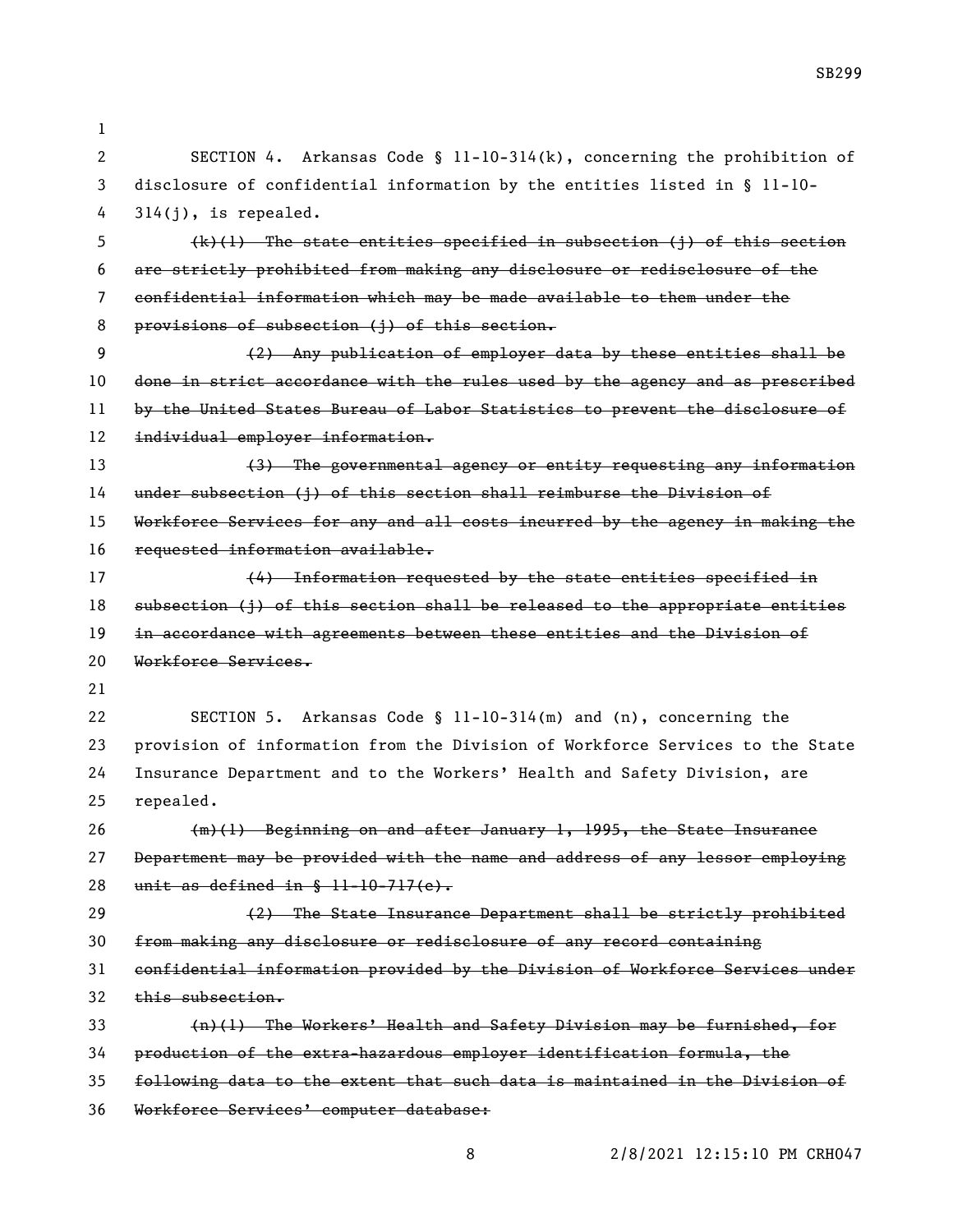1 (A) Employer name; 2 (B) Federal employer identification number; (C) Employer address and plant locations in Arkansas; (D) Employer telephone number; (E) Employer standard industrial classification code; (F) Maximum number of employees by calendar year; (G) Unemployment insurance account number; and 8 (H) Reporting unit number. (2)(A) The Workers' Health and Safety Division shall be strictly prohibited from making any disclosure or redisclosure of the confidential information which may be made available to it under this subsection. 12 (B) Additionally, the Workers' Health and Safety Division shall reimburse the Division of Workforce Services for any and all costs incurred by the Division of Workforce Services in making the information available. SECTION 6. Arkansas Code § 11-10-314(o)(1), concerning the responsibilities of the Director of the Division of Workforce Services under federal law, is amended to remove an obsolete reference to read as follows: 20 (o)(1) Effective July 1, 1997, the The director may provide information or take other actions necessitated by the Personal Responsibility and Work Opportunity Reconciliation Act of 1996, Pub. L. No. 104-193. SECTION 7. Arkansas Code § 11-10-314(r)(1) and (2), concerning the release of information by the Division of Workforce Services to law enforcement agencies, are amended to read as follows:  $(r)(1)(A)$  The director, pursuant to a valid subpoena issued by a state prosecuting attorney, the Attorney General, a United States Attorney, a United States Magistrate Judge, or the Federal Bureau of Investigation, may release information in the possession of the Division of Workforce Services to law enforcement officials who seek unemployment information for the investigation or prosecution of a crime or to enforce an order of a court in a criminal matter or a recipient of confidential information, when served with a subpoena or other compulsory process for production of confidential information or testimony upon a matter concerning the confidential information, shall file and diligently pursue a motion to quash the subpoena

2/8/2021 12:15:10 PM CRH047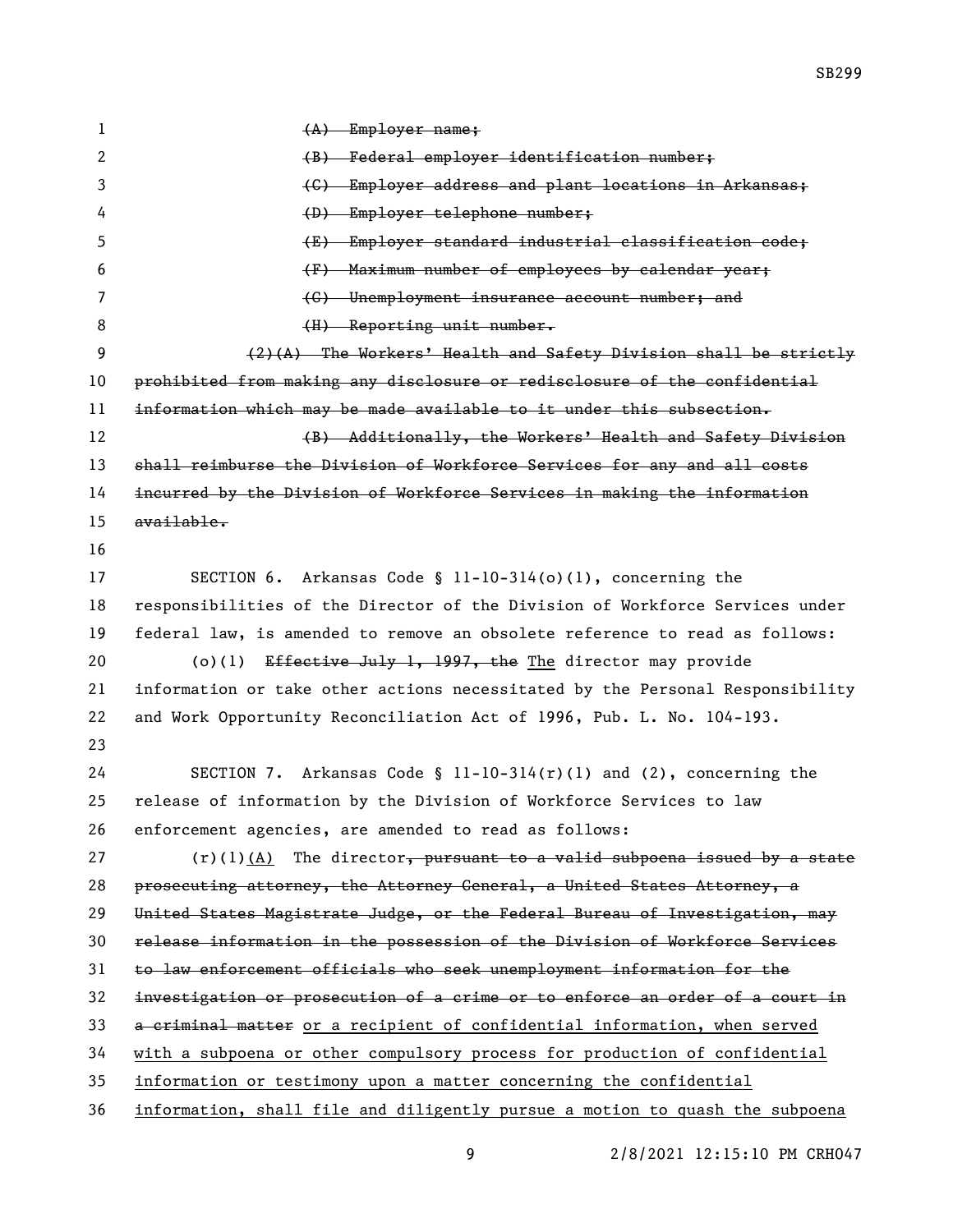or other compulsory process if the court has not already ruled on the disclosure or if other means of avoiding the disclosure are unsuccessful. (B) The director or recipient of confidential information may disclose the confidential information only if the motion to quash is denied, but then only under such terms as the court orders to protect the confidentiality of the information and to reimburse the costs of disclosure to the Division of Workforce Services. (C) The recipient of confidential information, as a condition of receiving such information, shall be required to notify the director immediately upon being served with a subpoena or other compulsory process seeking disclosure of confidential information. (2) Nothing in this section shall be deemed to prohibit the Division of Workforce Services from providing information subpoenaed by the 14 Attorney General in any case. The motion to quash is not required by the director if: (A) The subpoena or other compulsory process has been served, and a court of competent jurisdiction has previously issued a binding precedential decision that requires disclosures of this type, or a well- established pattern of prior court decisions have required disclosures of this type; or (B)(i) The subpoena is issued by a local, state, or federal governmental official with authority to obtain the information by subpoena, other than a clerk of court on behalf of a litigant. (ii) The director may provide the confidential information to these officials without the actual issuance of a subpoena if the official provides the director with information from which the director may determine that the official has subpoena authority for the information to be disclosed in compliance with the requirements of applicable state and federal law. 31 SECTION 8. Arkansas Code §  $11-10-314(r)(4)$ , concerning a subpoena submitted to the Director of the Division of Workforce Services is repealed.  $(4)$  In cases except as provided in subdivision  $(r)(1)$  of this section, the director shall: (A) First move to quash the subpoena; and (B) Honor the subpoena and subpoenas dealing with similar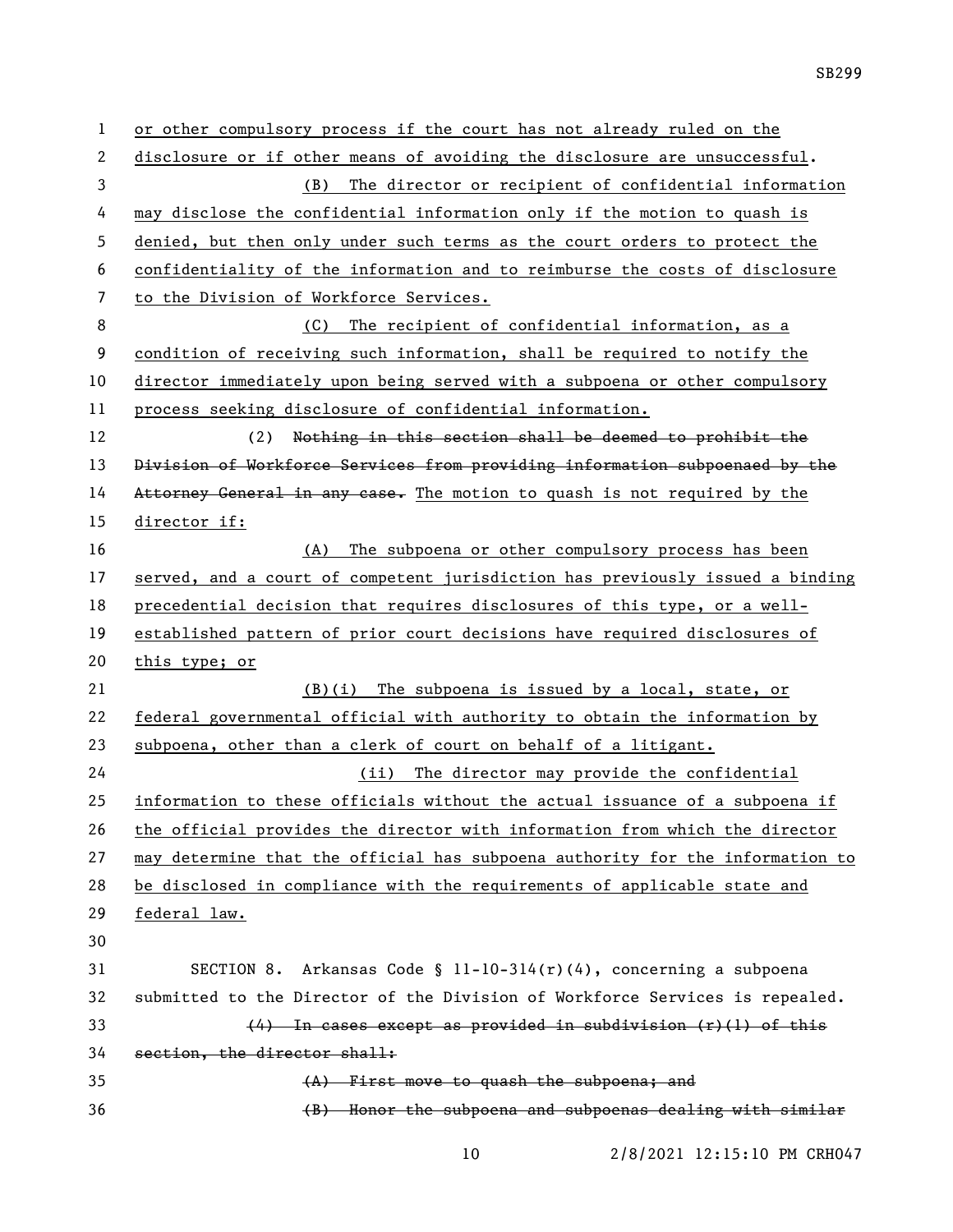1 subject matter, but only if a court of competent jurisdiction finds that the need to examine the subpoenaed information outweighs the express policy of maintaining confidentiality in matters involving individuals and employers 4 dealing with the Division of Workforce Services. SECTION 9. Arkansas Code § 11-10-314(s), concerning audits performed by the Department of Finance and Administration, is amended to read as follows: 9 (s)(1) To perform audit and compliance duties, the Department of 10 Finance and Administration federal and state agencies may be provided unemployment insurance contribution information reported by companies doing business in Arkansas, including without limitation employer name, employer address, employer telephone number, federal employer identification number, and tax identification number of employees. (2) The Department of Finance and Administration recipient agency shall not make any disclosure or redisclosure of the confidential information provided under subdivision (s)(1) of this section. SECTION 10. Arkansas Code § 11-10-314, concerning the disclosure of information by the Division of Workforce Services, is amended to add an additional subsection to read as follows: (t)(1)(A) Grant funds paid to the state for unemployment compensation administration may be used to pay only the costs of those disclosures necessary for the proper administration of the unemployment compensation program in accordance with the requirements of applicable state and federal law. (B) All other costs for disclosures of confidential information shall be paid to the Division of Workforce Services by the recipient as a condition of receipt of the information in accordance with the 30 requirements of applicable state and federal law. (2)(A) The director and the recipient of confidential data under this section shall enter into a data-sharing agreement in accordance with the requirements of applicable state and federal law. (B) In the event that a data-sharing agreement is not required, the recipient shall safeguard and hold secure the confidential data in accordance with the requirements of applicable state and federal law.